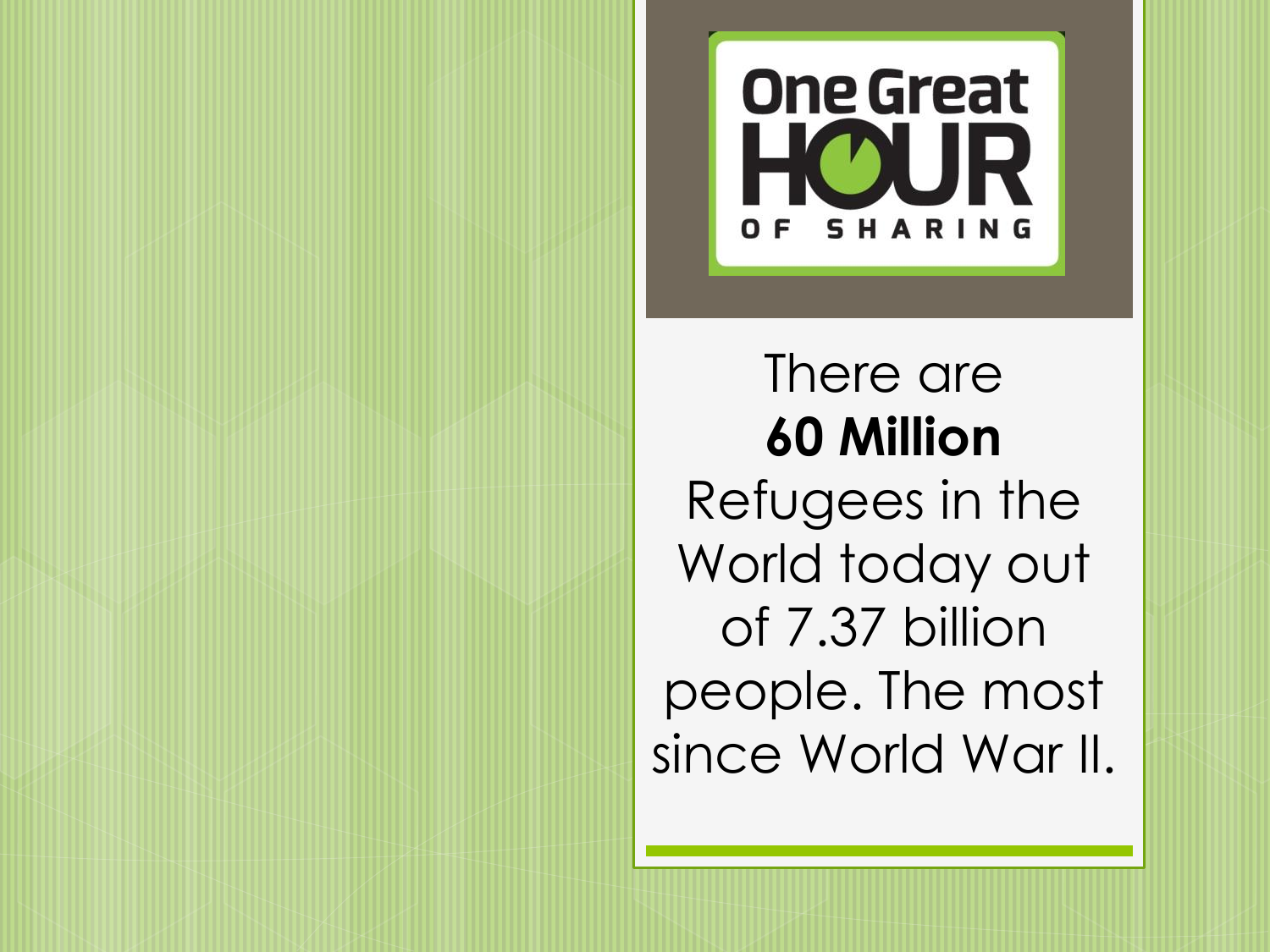

**Refugees** are people who, because of war, persecution and oppression, are forced to flee their homes, leaving behind all they have known for an uncertain future. They fear persecution in their

home countries, making them unable or unwilling to return. Many refugees live in refugee camps for a decade or more. In addition to refugees who were forced to flee their home countries, there are 33 million more people displaced within their home countries called internally displaced people (IDPs).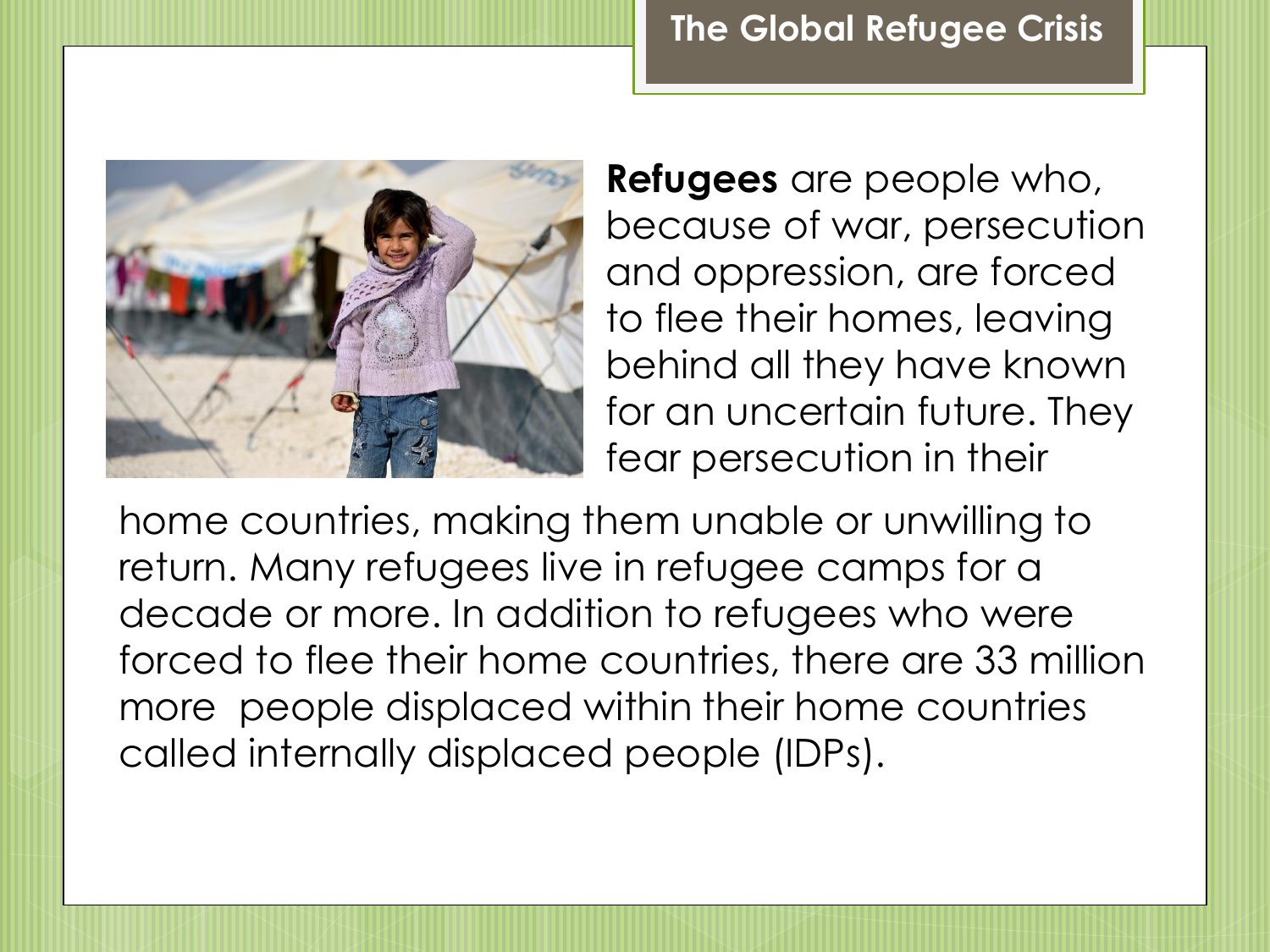# The UCC Response

**Extending an extravagant welcome** to refugees is an engaging way for churches to respond in faithfulness to the gospel mandate to "welcome the stranger."



*Burmese Refugees Resettled in Texas, USA*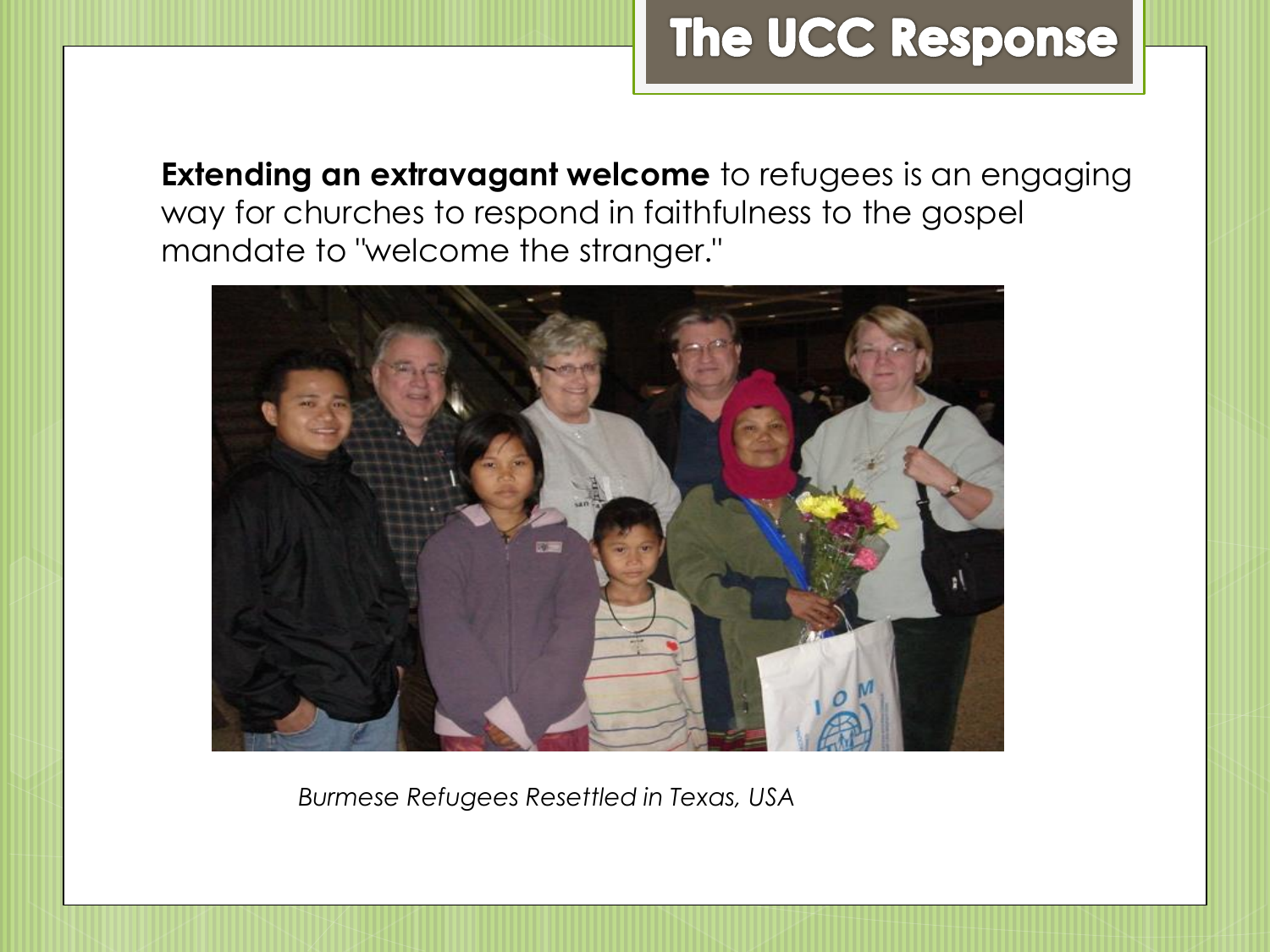## **Resettlement**

The United States has the largest resettlement program in the world according to several sources including the UNHCR (visit [www.unhcr.org](http://www.unhcr.org/) for more information). It currently (2013-14) takes in about 70,000 refugees. The US decides annually how many refugees and IDPs it will accept. Of the 4 Million Syrian Refugees only 121 were taken in to the US. Many people have frowned upon our current response.

The UCC works through a co-sponsorship program with Church World Service refugee resettlement affiliates. Churches are only able to participate if they are located within a 50 mile radius of these affiliate office locations. Congregations are asked to help with prayer, English tutoring, a warm welcome at the airport, friendship, transportation, housing, furnishings, food, clothing enrollment of children in school enrollment, ESL classes, medical and dental check-ups, and more. Can you imagine going to a new country, having very little, knowing how nothing works, and possibly not speaking the language?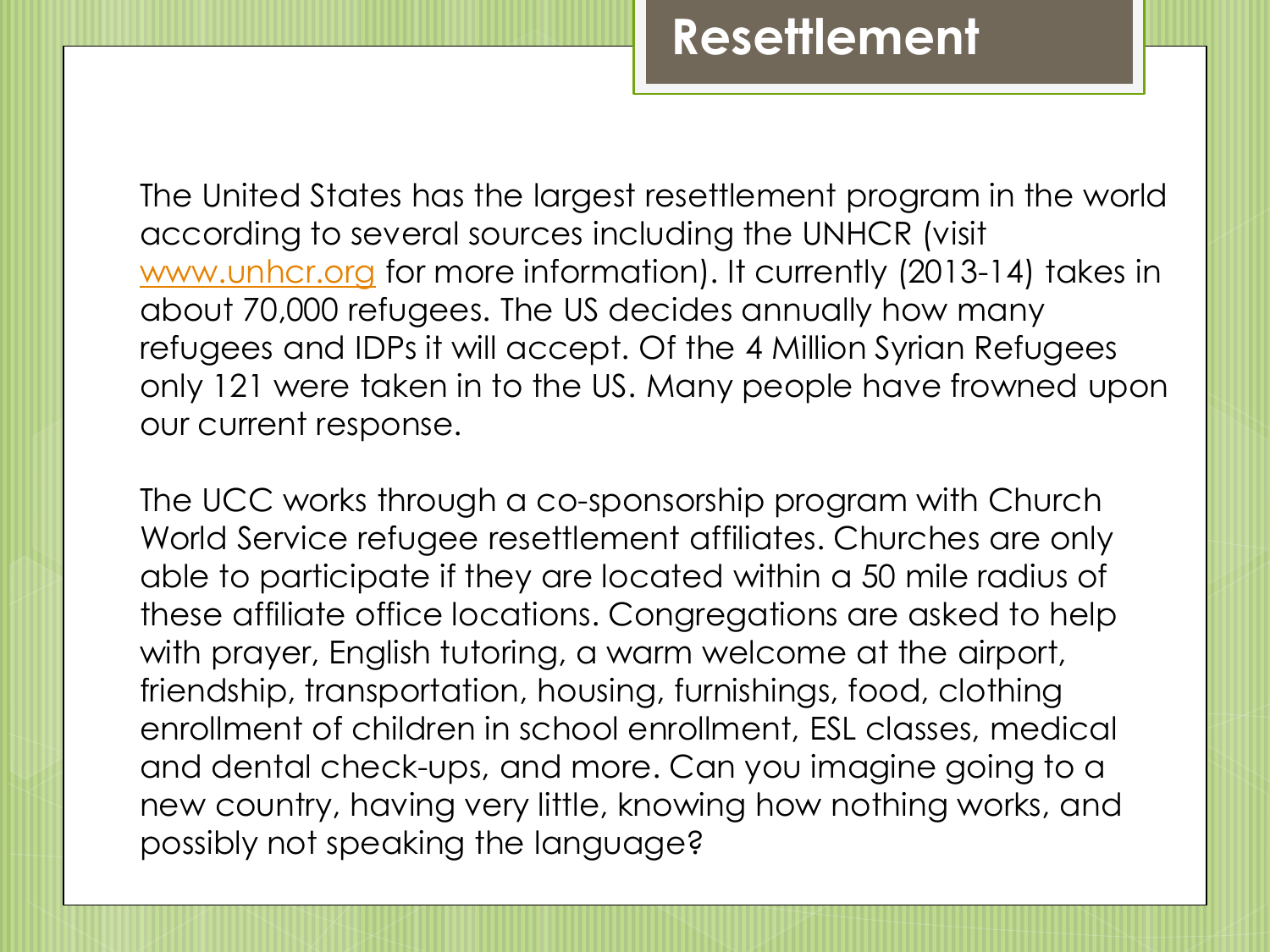# **Advocacy**

Raising Awareness is one of our priorities. We encourage members and friends of the UCC to advocate for refugees and immigrants. As people of faith, we are all called to speak up for those who cannot vote or who do not have a voice. Through the UCC Justice and Peace Advocacy Network, you can join in upholding the dignity of God's people whatever their nationality or status. To find out more information about advocacy issues log on to [www.ucc.org/refugees](http://www.ucc.org/refugees) and **[www.ucctakeaction.org](http://www.ucctakeaction.org/).**

#### The ACT Alliance.

**[Sign a petition.](https://petitions.whitehouse.gov/petition/authorize-and-resettle-syrian-refugees-us)** Urge the U.S. Congress and President to increase the number of total refugees from all parts of the world allowed into the United States for resettlement in 2016 as well as the particular number of Syrian refugees. Current reports of 10,000 new Syrian refugees is only taking that number away from refugees admitted from other parts of the world. The United States has the capacity to admit 100,000 Syrian refugees in this renewed crisis in addition to increasing the number of refugees resettled from other critical parts of the world. **[Petition.](https://petitions.whitehouse.gov/petition/authorize-and-resettle-syrian-refugees-us)**

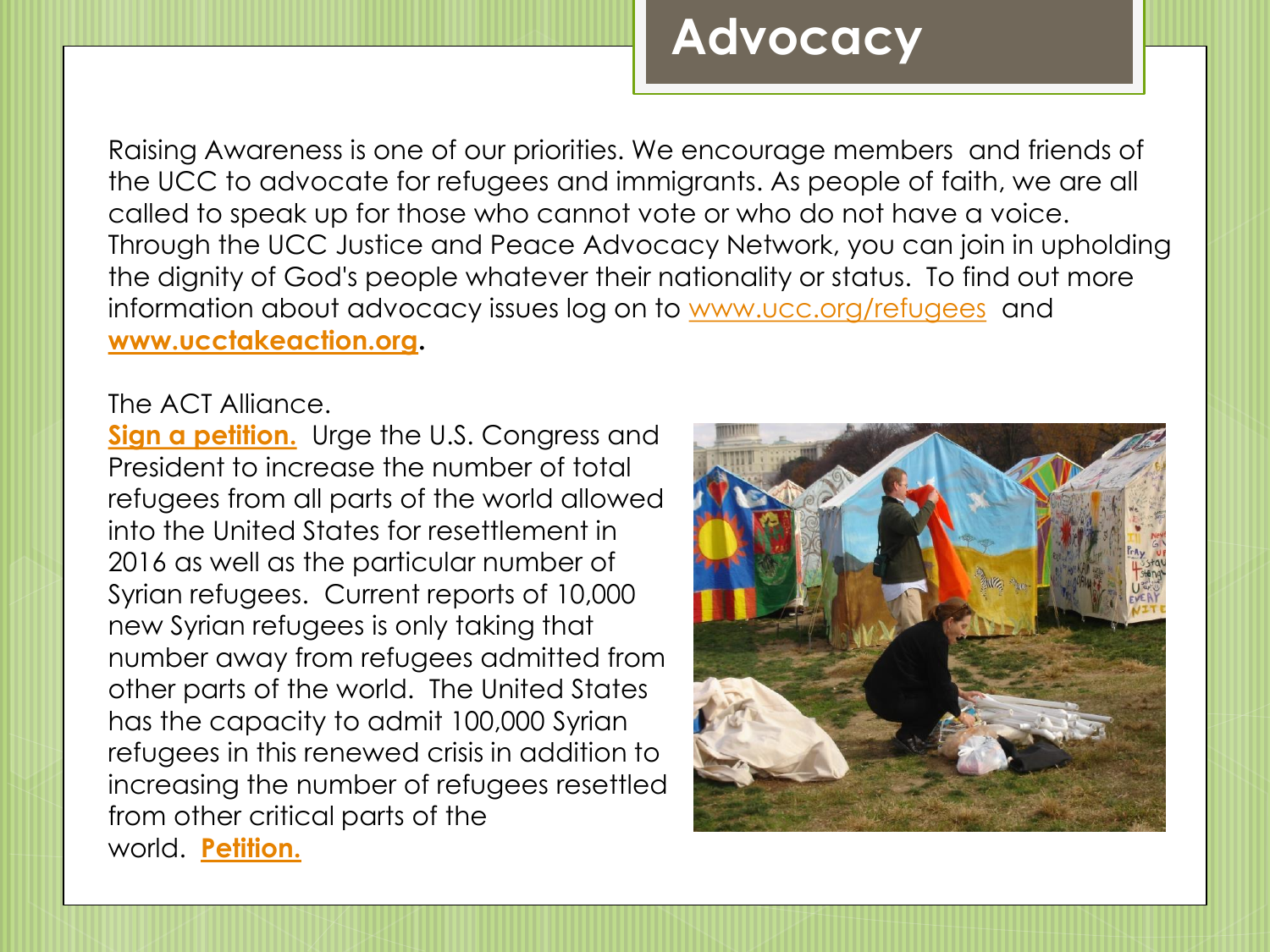**Where to Find Information**



l

[Home](http://www.ucc.org/) / [Change The World](http://www.ucc.org/change_the_world) / One Great **[Hour of Sharing](http://www.ucc.org/oghs)** 

### Responding to Refugee Emergencies Worldwide

#### **Refugees Resettling in the USA**

Commentary: The Kindness of **Strangers** 

#### **Refugees as an International Crisis**

**Global Ministries Middle East Initiative Monthly Webinar** 

Watch the Webinar from September 14, Rev. Dr. Riad Jarjour, Beirut, Lebanon

UCC Calls for more U.S. Response to Syrian Refugee **Crisis** 

**Refugee Crisis - What You Can Do?**

**Syrian & North African Refugees Seeking a Home**



**http://www.ucc.org/refugees**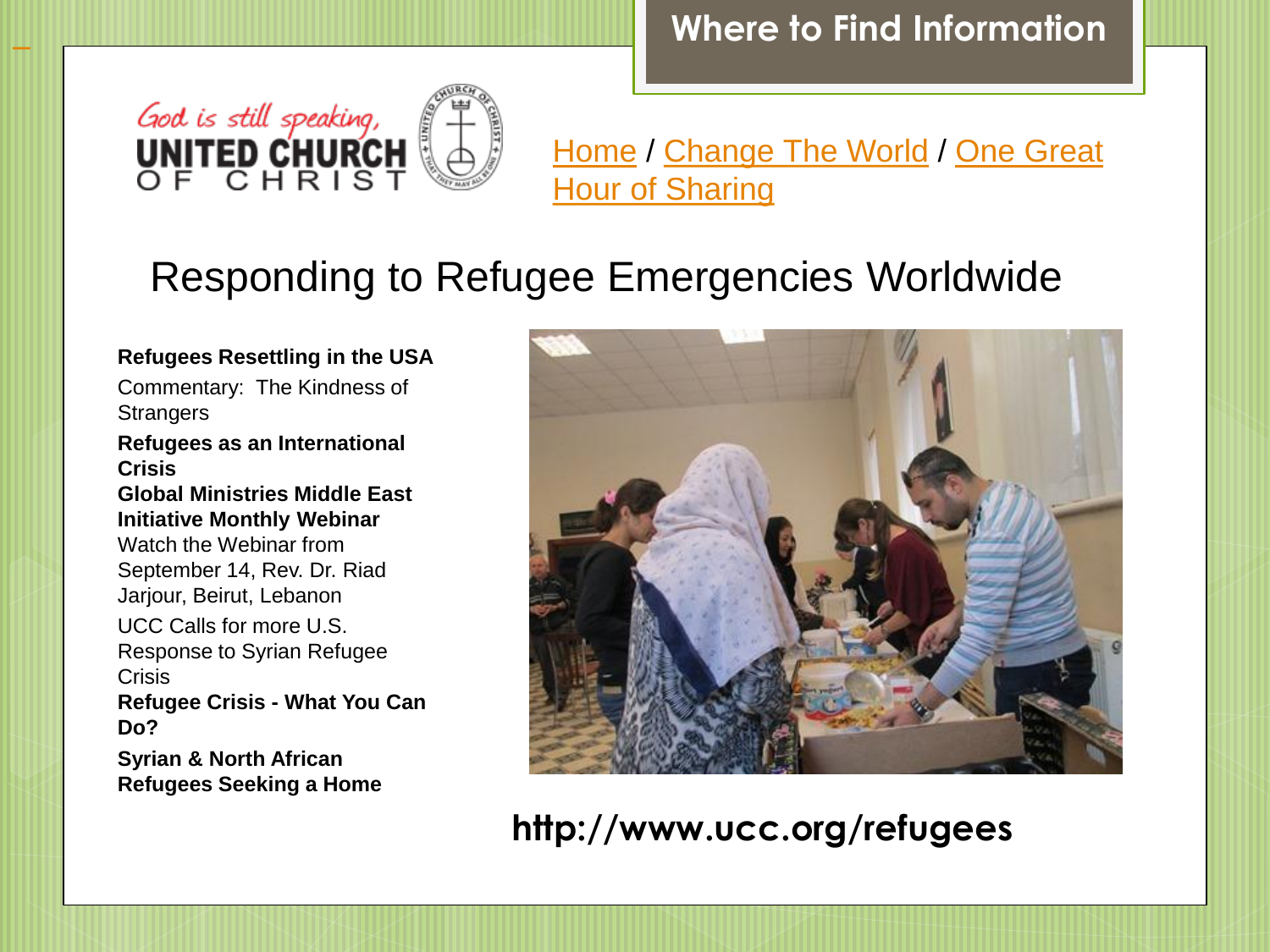

### **Refugee Emergency Fund**



Select which fund you would like to support by clicking on the name of the fund below and following the instructions.

100% of funds designated for refugee emergency to the United Church of Christ are used for refugee assistance programming domestically or internationally.

 **[OGHS:](http://www.ucc.org/one_great_hour_of_sharing)** One Great Hour of Sharing ® is the Lenten Offering of the United Church of Christ that supports disaster, refugee, and development actions.

**[Emergency USA Fund:](http://www.ucc.org/emergency_usa_fund)** Each year in the United States refugees are resettled and new immigrants face hurdles. Some situations are large enough to make the news. Designating your donation to a refugee or immigration emergency within the United States enables the United Church of Christ to be even more deeply involved in these emergencies than otherwise possible.

**[International Emergency Relief Fund:](http://www.ucc.org/international_emergency_relief_fund)** Millions of people around the world are forcibly displaced either within or beyond their national borders. The United Church of Christ through UCC/Disciples' Global Ministries and membership in worldwide church humanitarian organizations is well-placed to be deeply involved in refugee emergency relief and creating durable solutions for refugees. Donations to the International Emergency Fund enable the UCC to support specific refugee crises even more systemically and powerfully.

#### **www.ucc.org/refugee\_emergency\_fund**